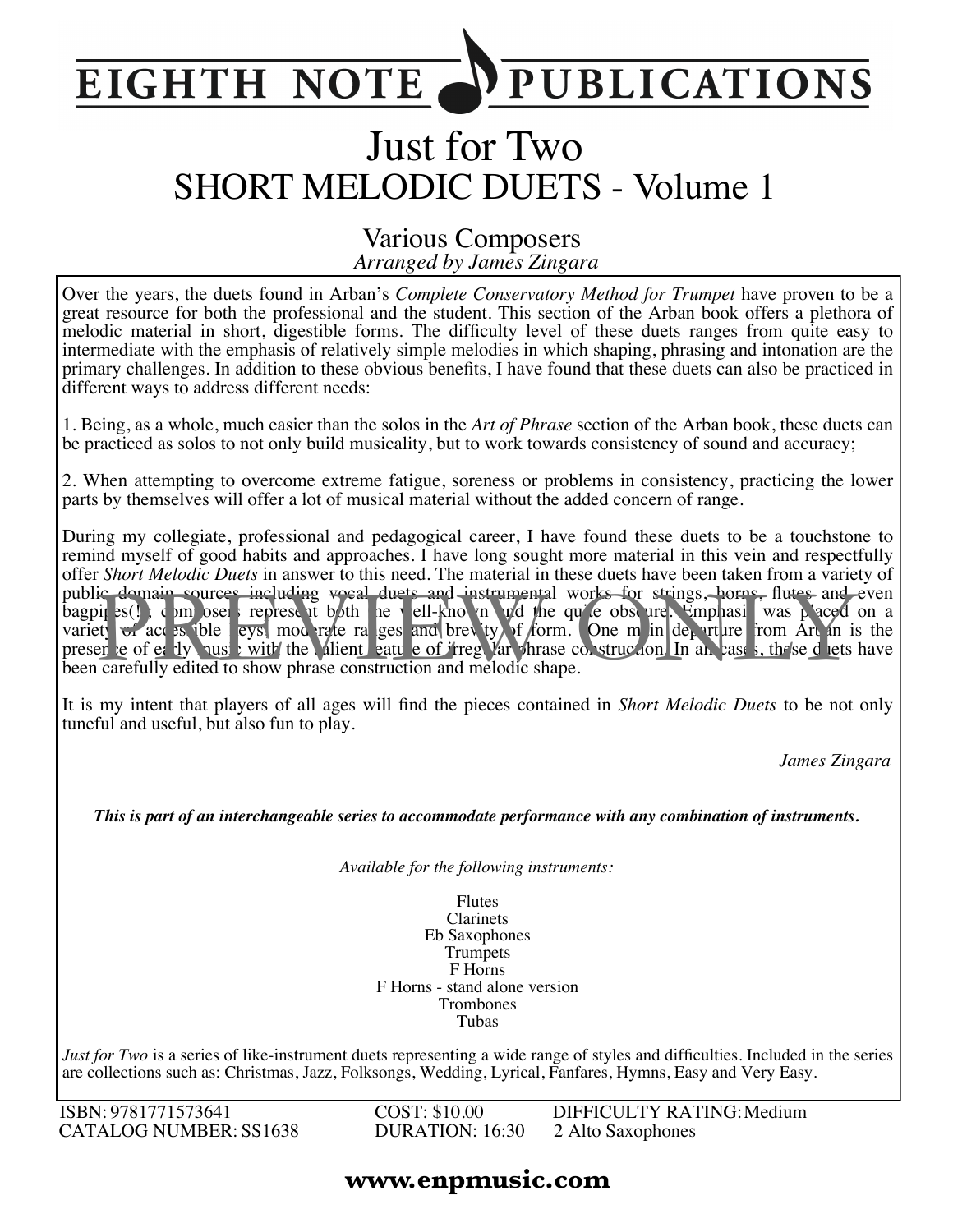JUST FOR TWO SHORT MELODIC DUETS - Volume 1











© 2016 **EIGHTH NOTE PUBLICATIONS** www.enpmusic.com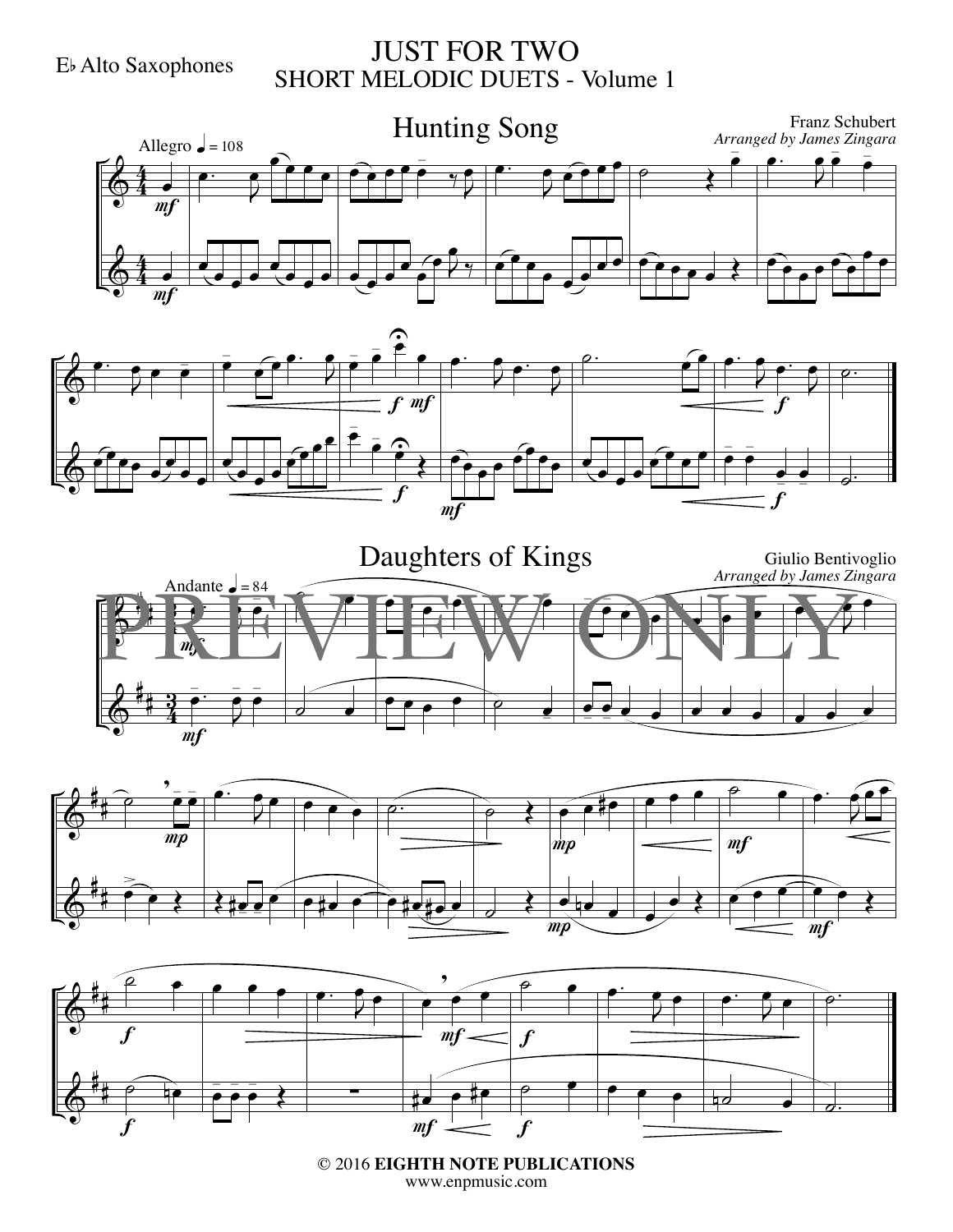#### The Castle Ruins







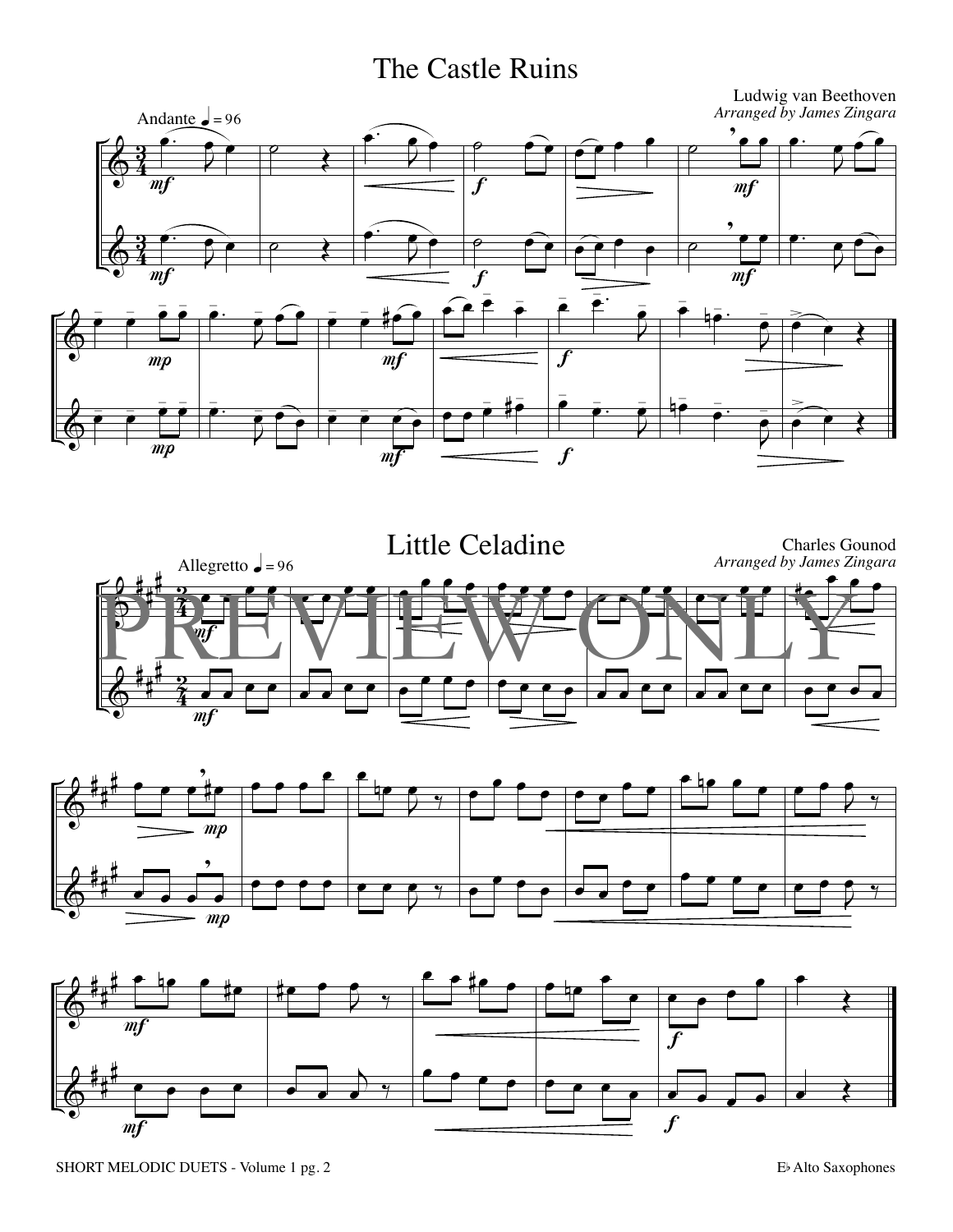#### Arithmetic







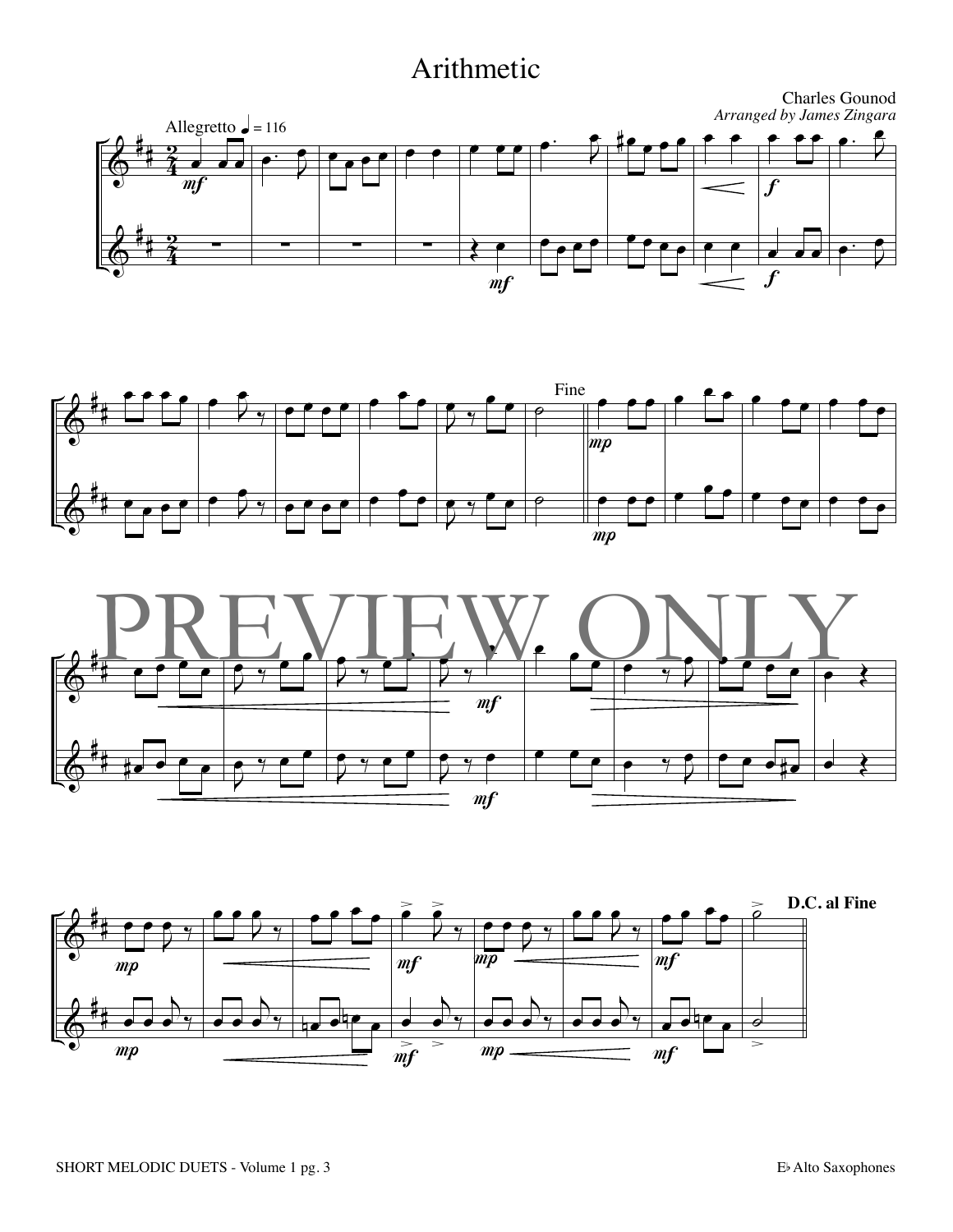### The Blessing









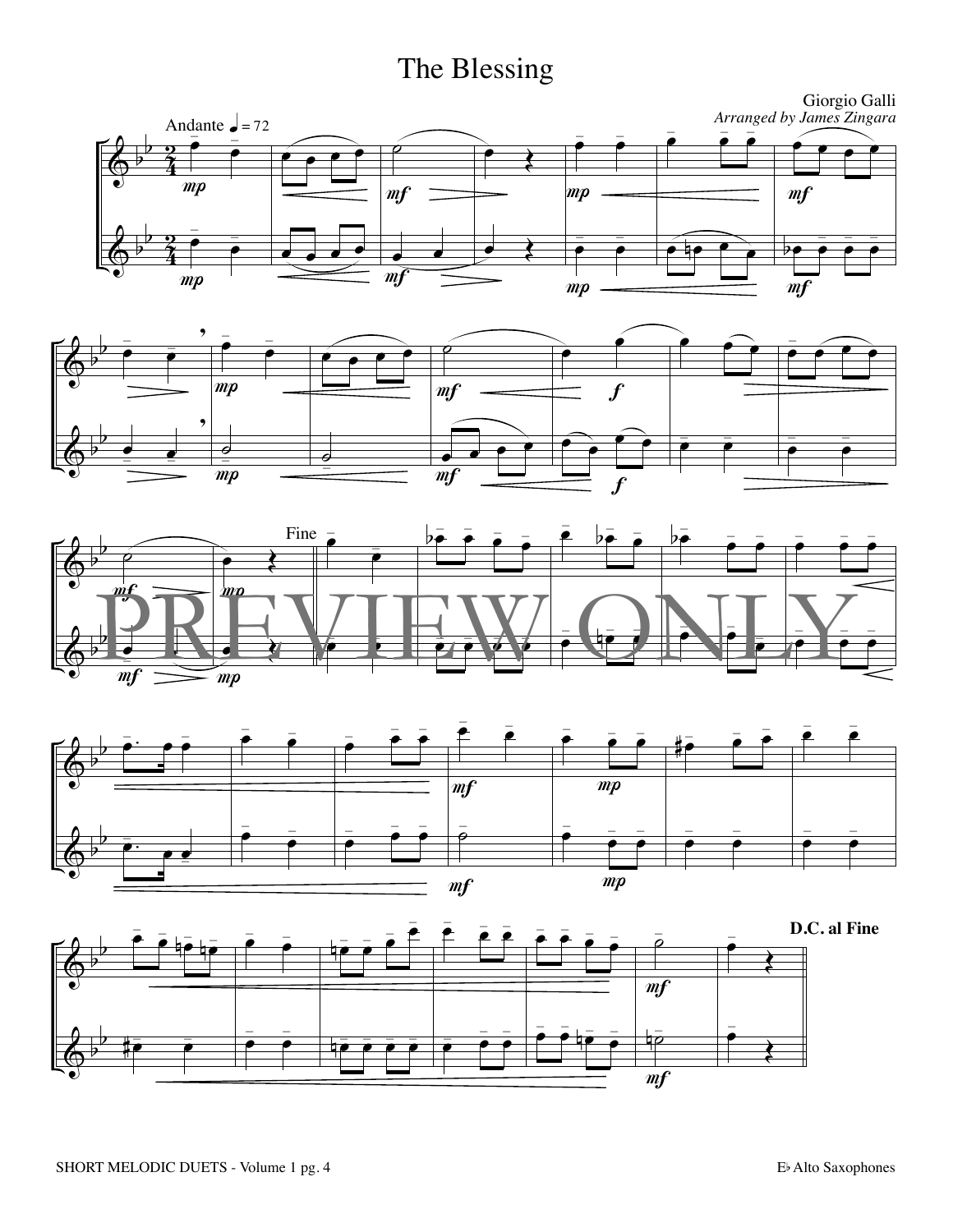# The Morning Star Franz Schubert

*Arranged by James Zingara*









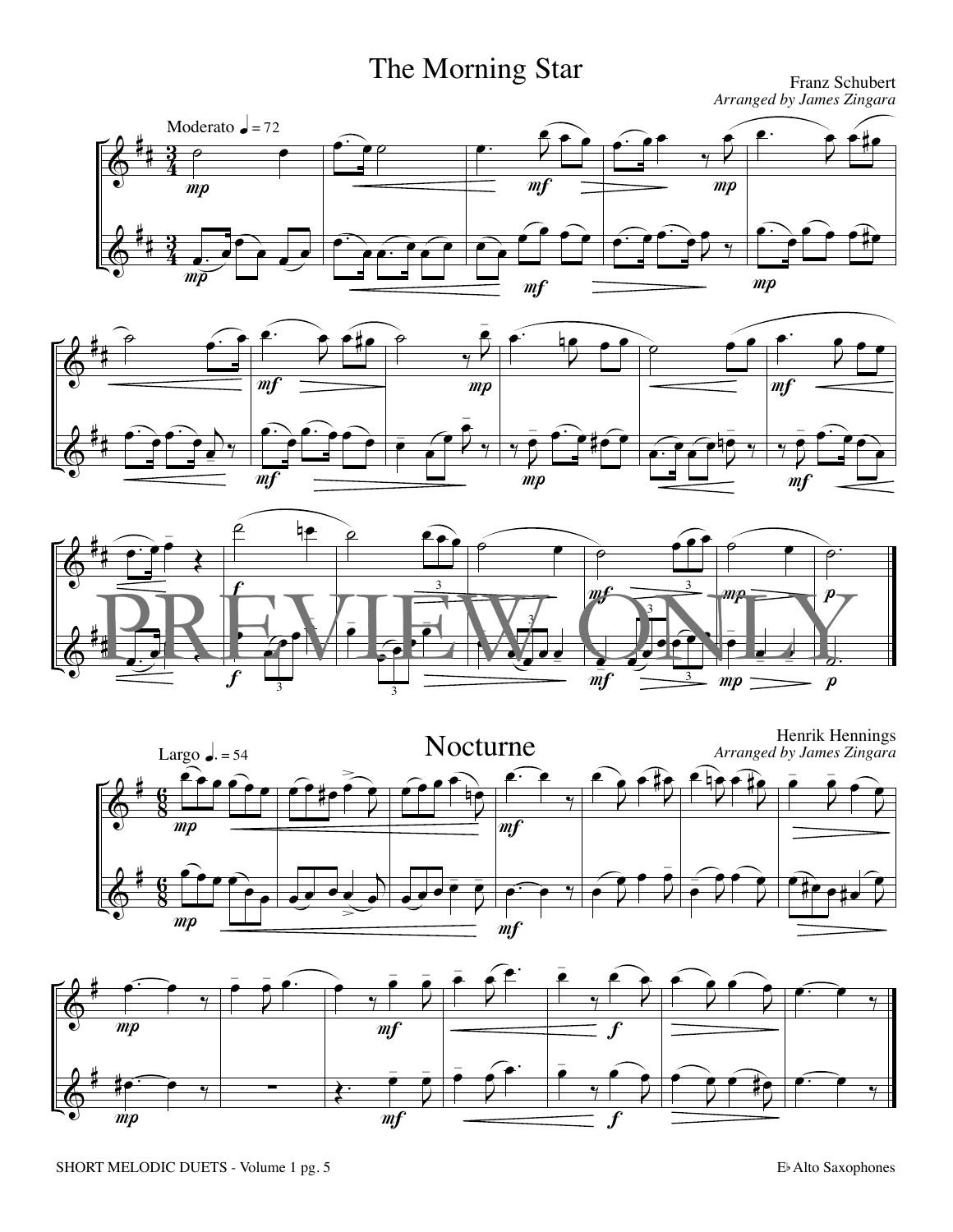#### The Britons









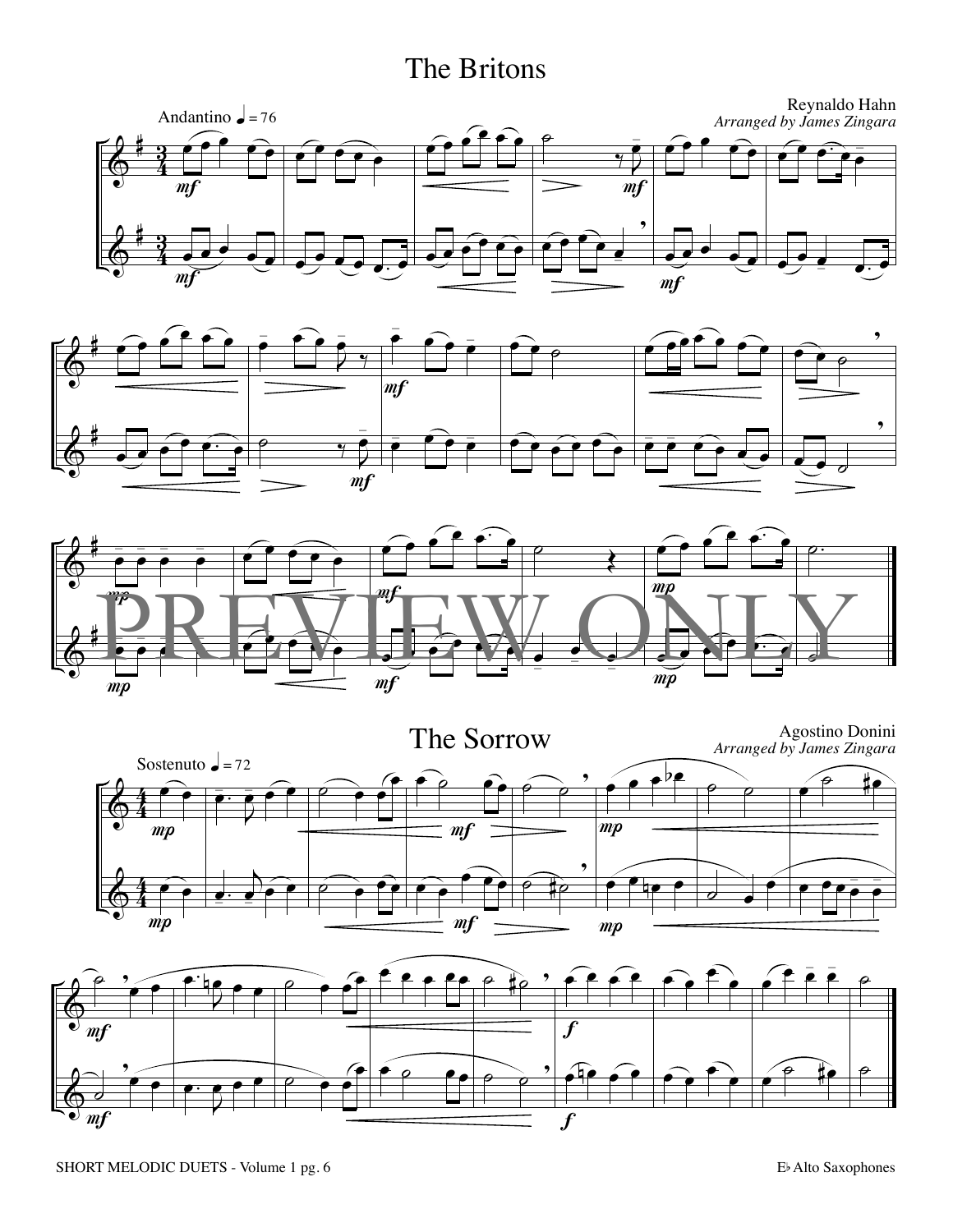#### Christmas Cantata









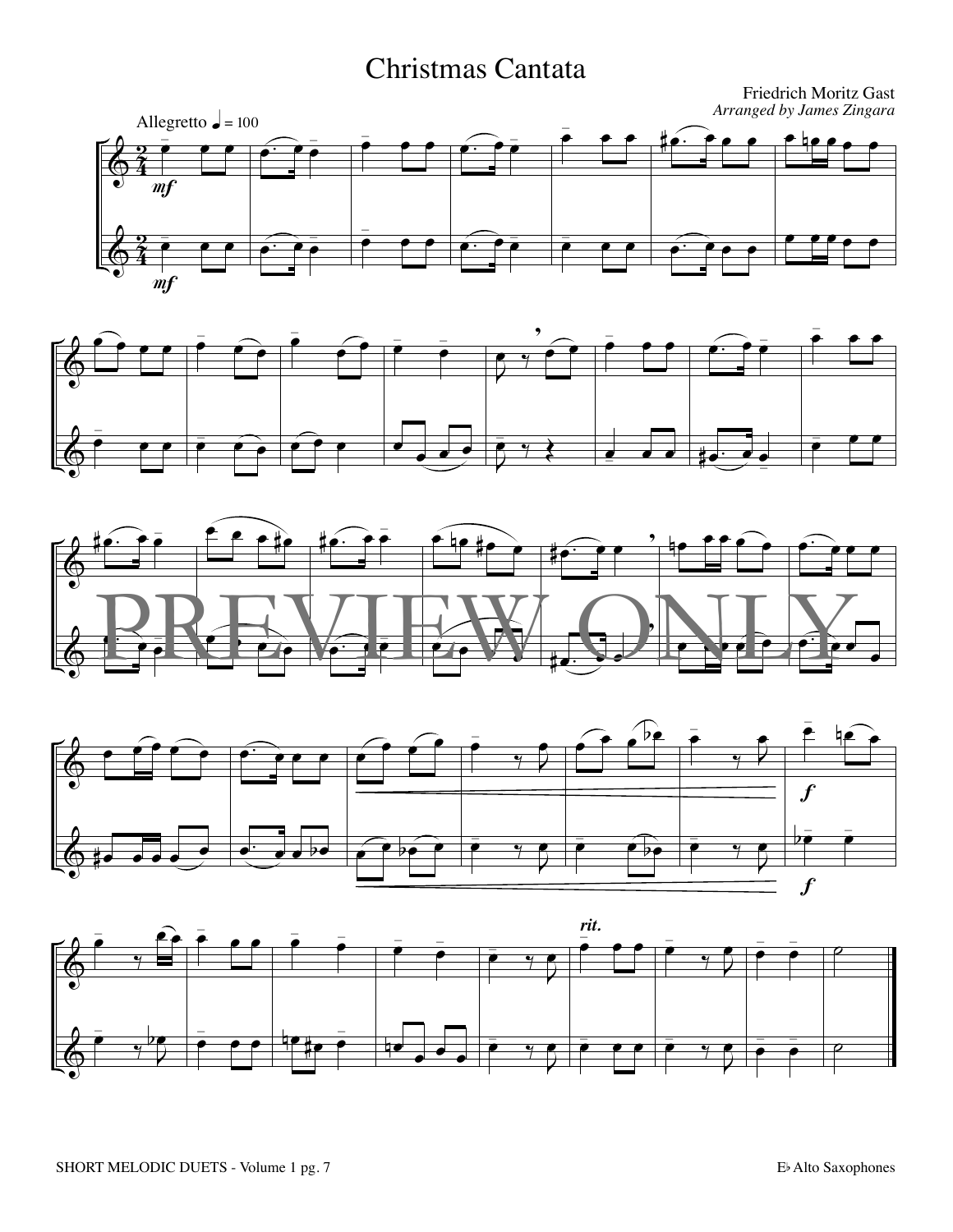## Sunday Morning









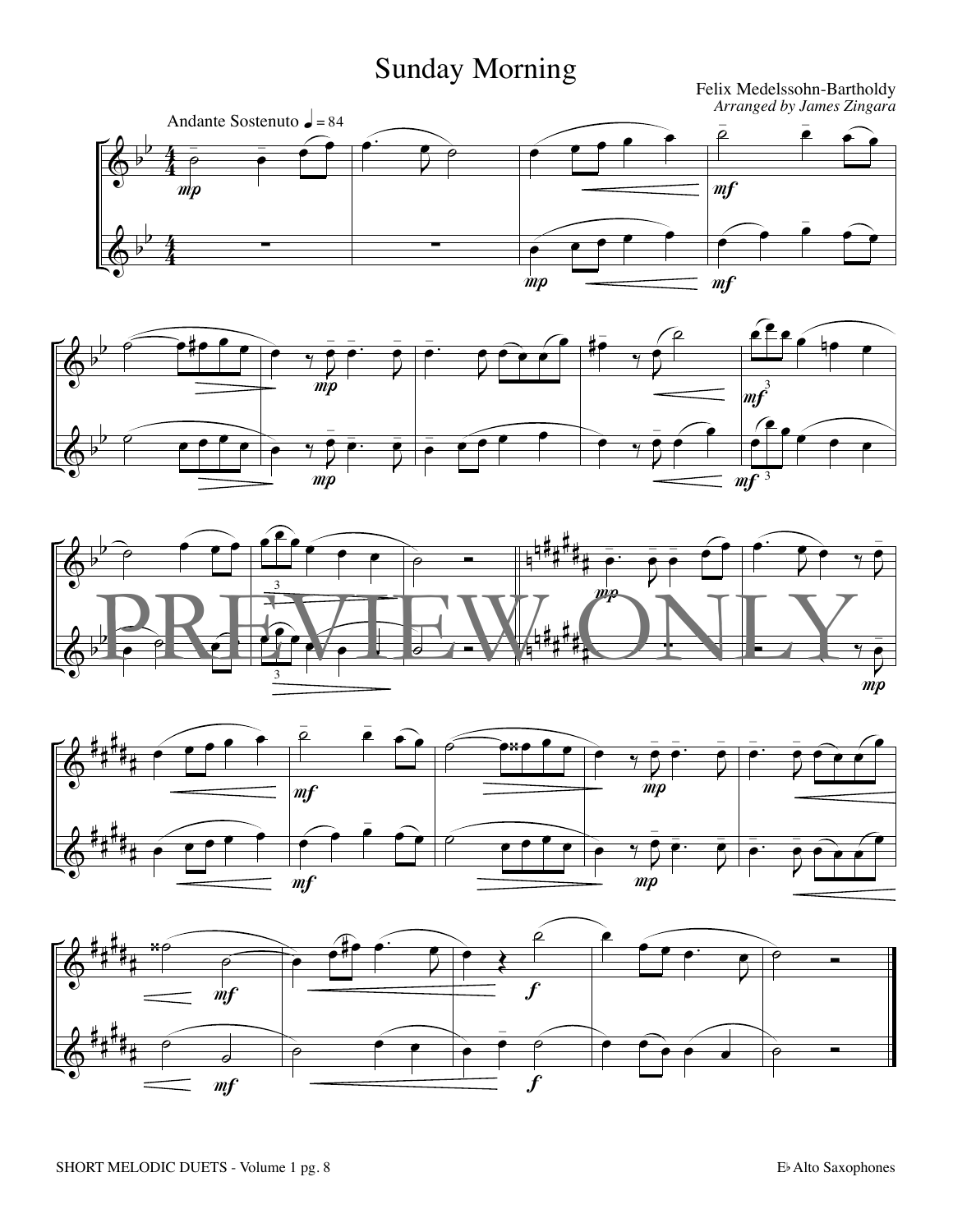#### Punschlied









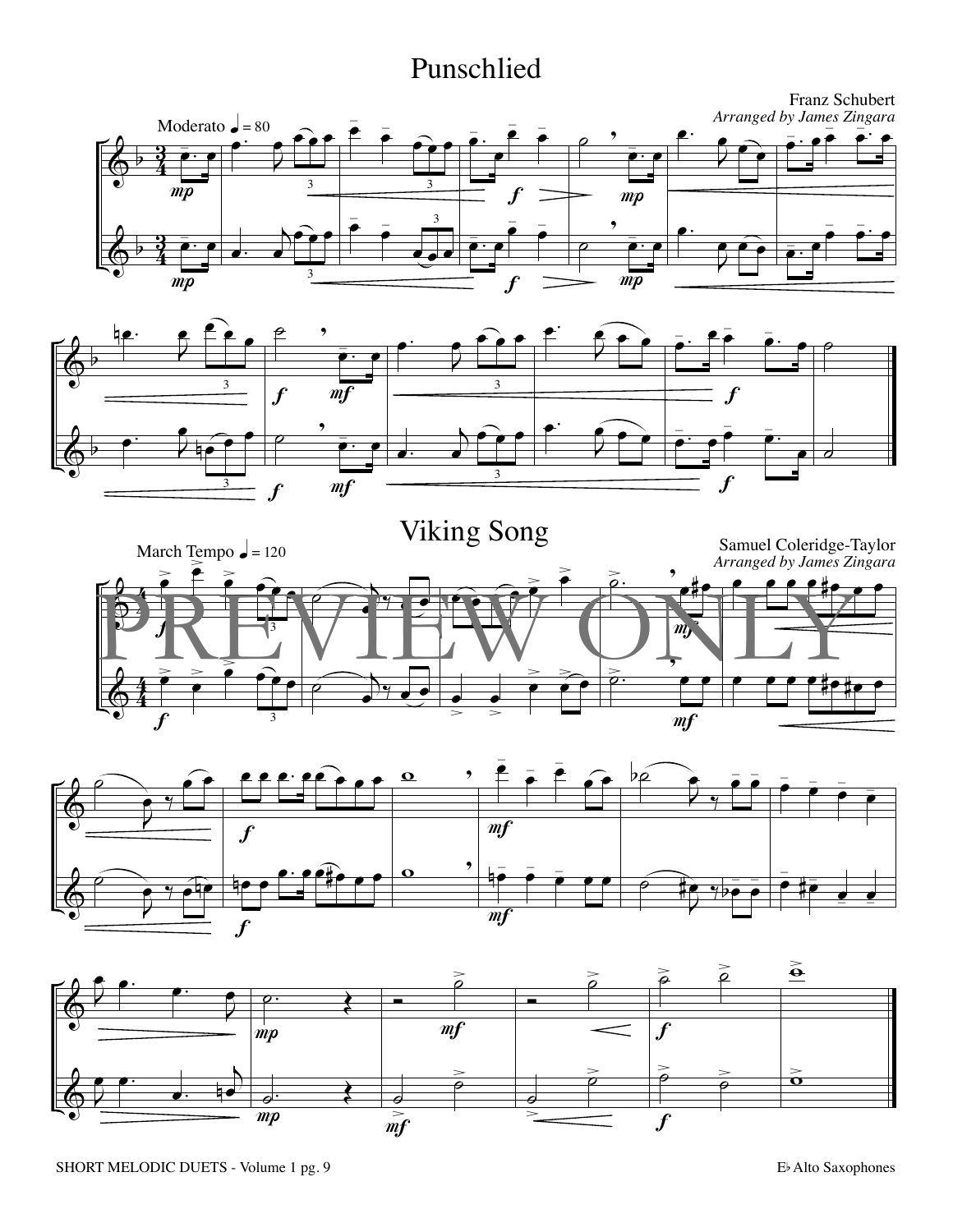#### Duetto







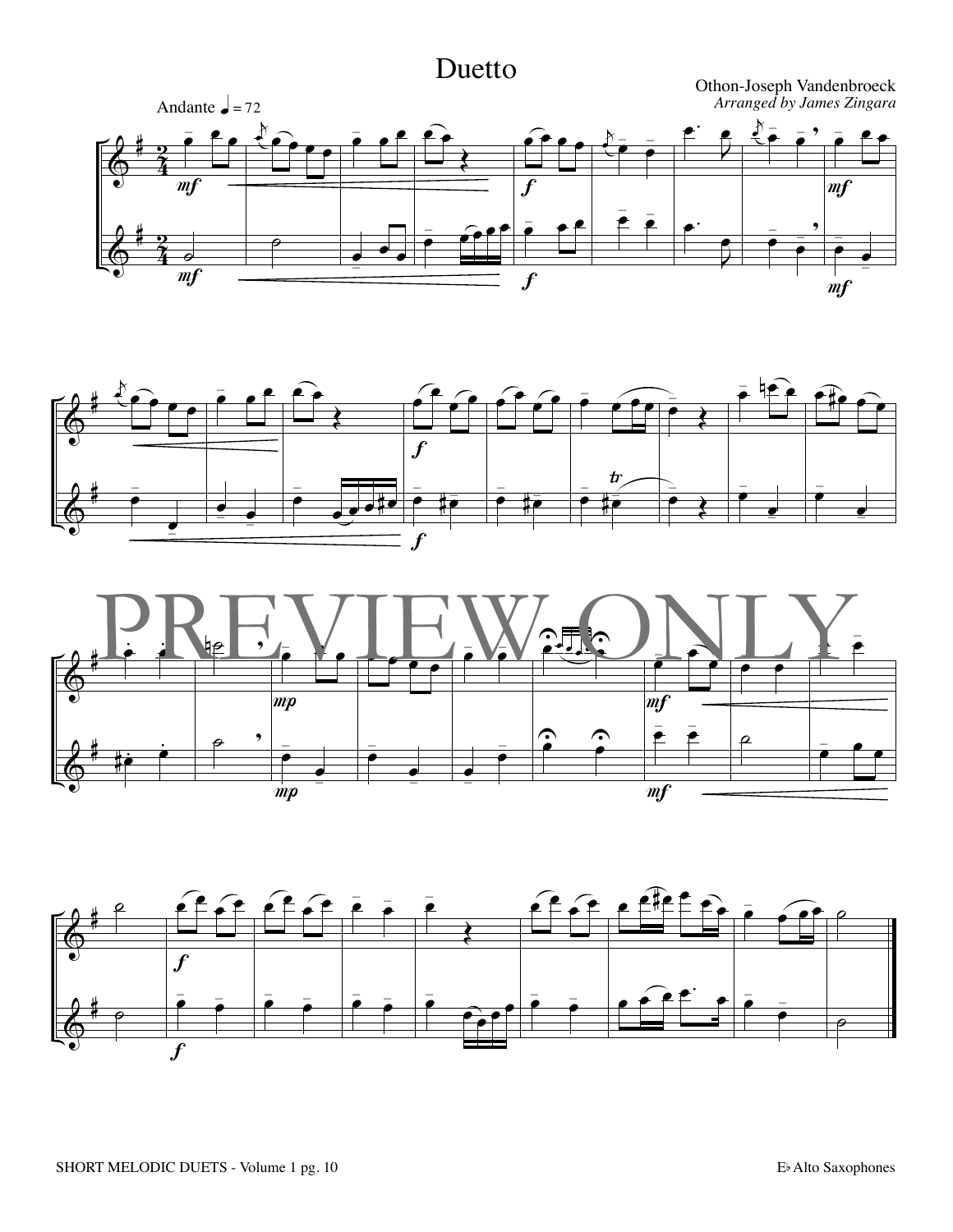## The Beauty of Spring







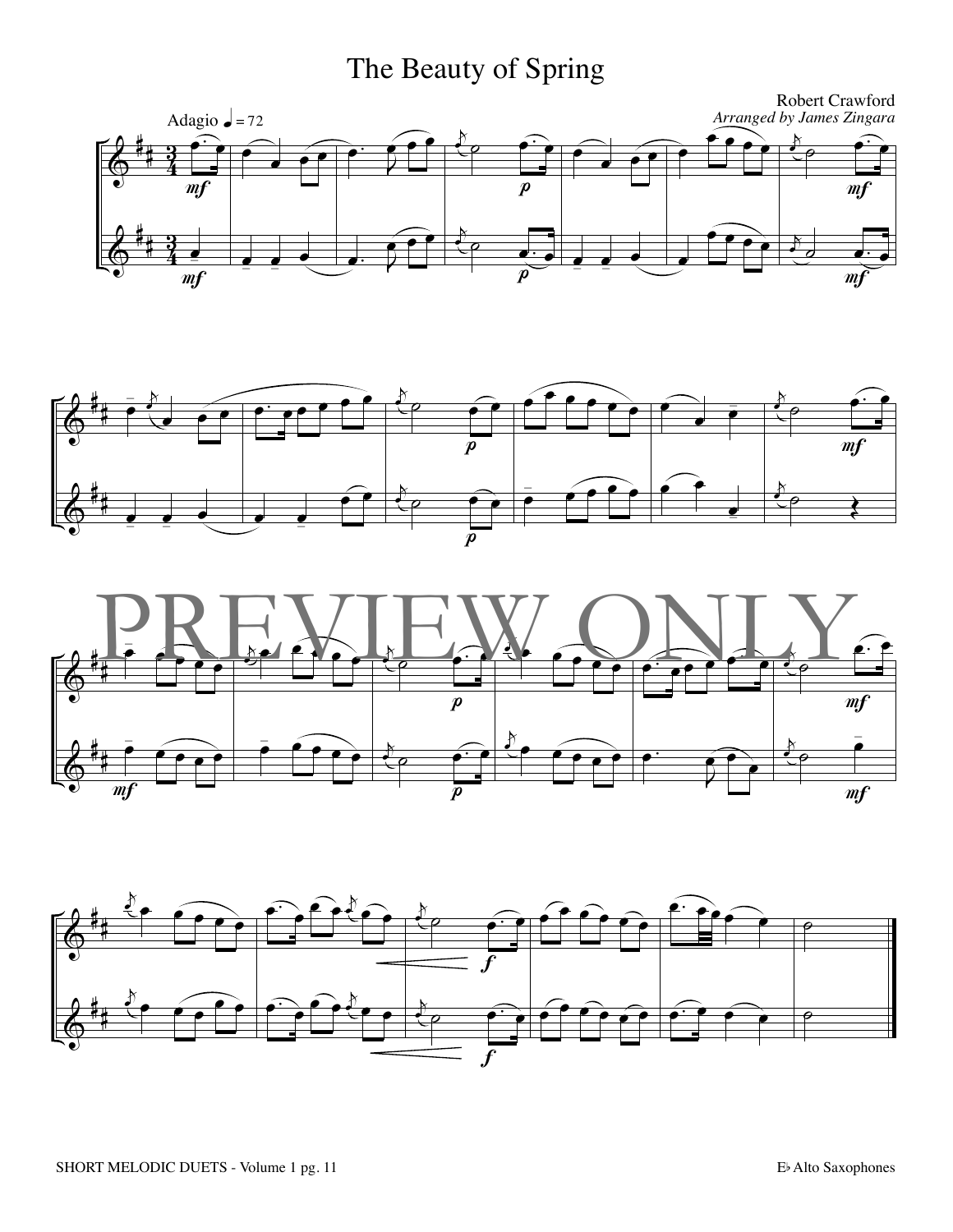





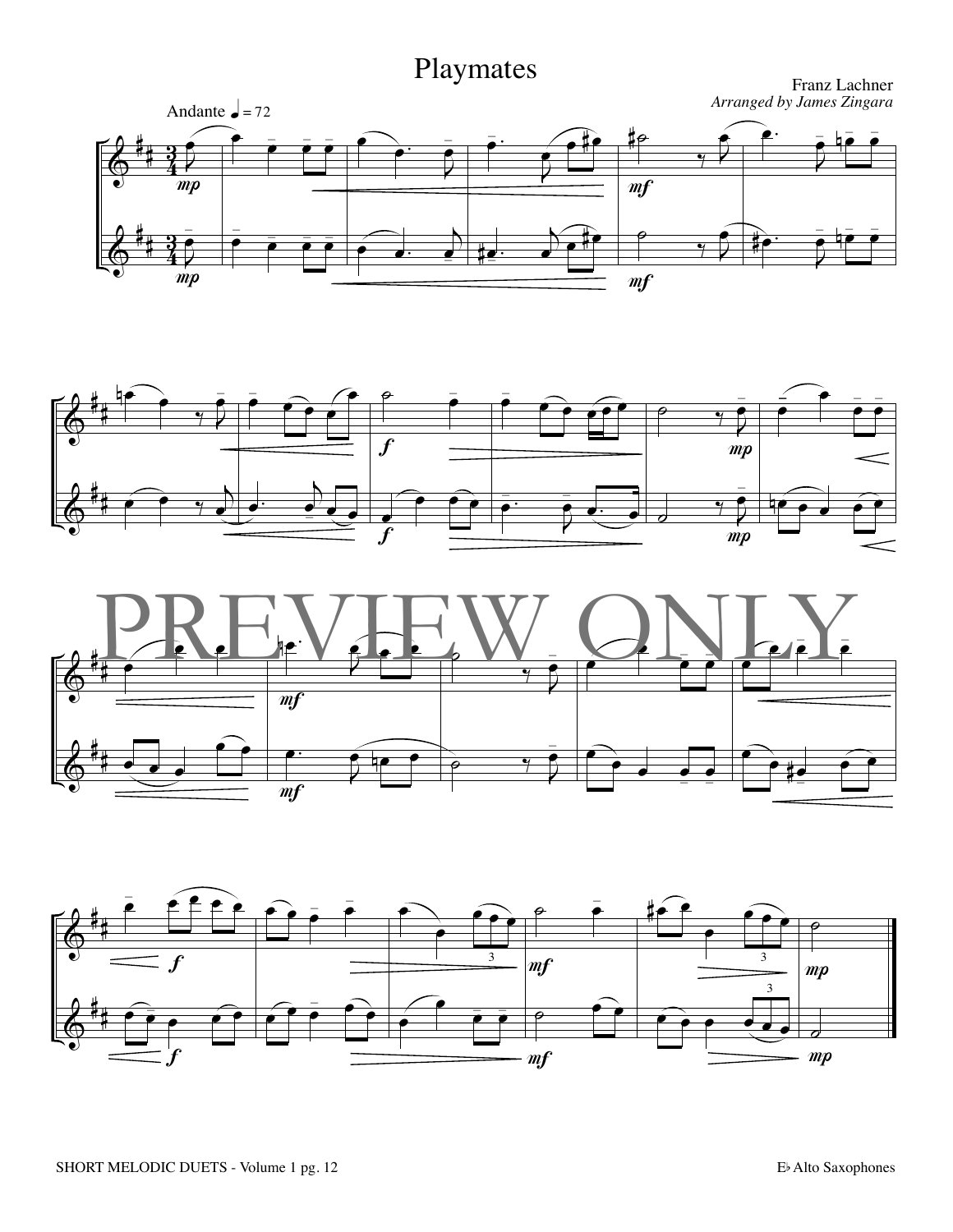#### Bourée









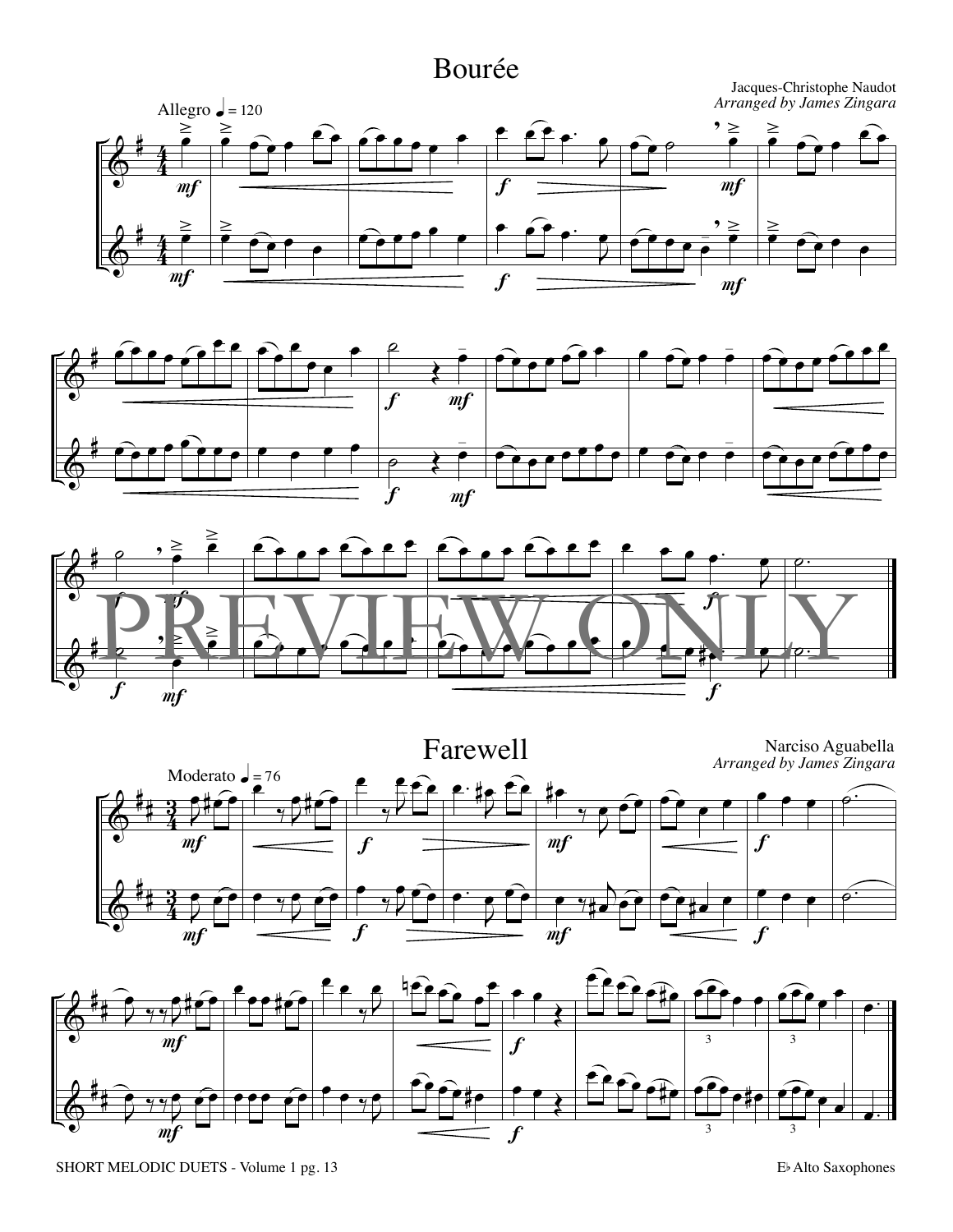#### The Wild Hunt